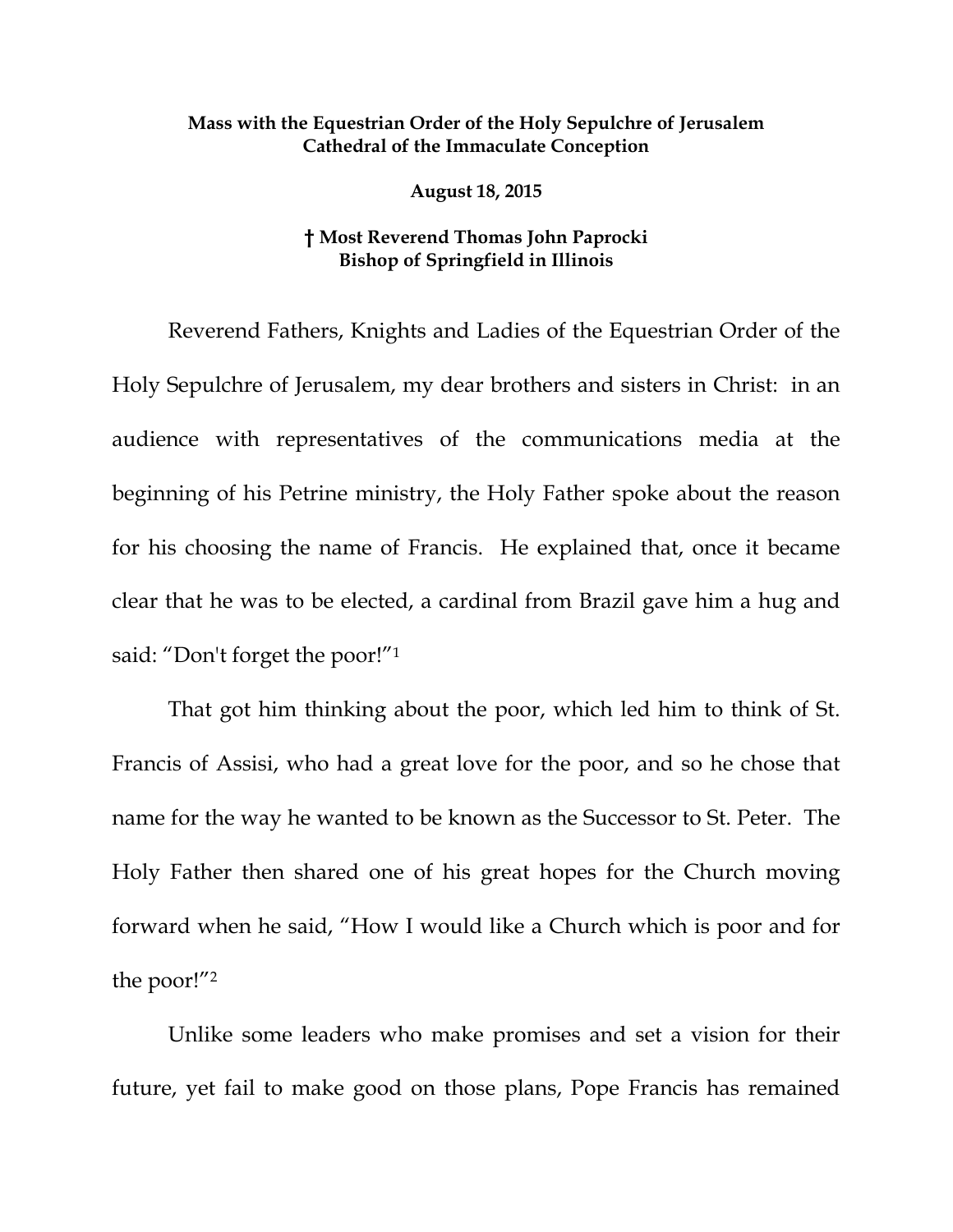true to this vision throughout his papacy. He has demonstrated his great love for the poor on many occasions, not just with his words, but, in very moving ways, with his actions as well. He has challenged Catholics and other Christians throughout the world to understand that we must be ever mindful of the needs of those less fortunate and to reach out to them with the love and mercy of Jesus Christ.

The love for the poor, in addition to his desire that the Church be poor, does not mean that the Holy Father is opposed to having wealth, as some might interpret by his words and actions. In one of his daily homilies at the chapel of Casa Santa Marta, the pope said that "riches are for the common good, for everyone. And if the Lord gives them to one person it is so that they are used for the good of all, not for oneself, not so they are closed in one's heart, which then becomes corrupt and sad."3

He warns about how riches "have the ability to seduce, to take us to a seduction and make us believe that we are in a paradise on earth."4 We must practice a detachment from all of the gifts that the Lord has given to us, especially monetary wealth, and see them as means by which we can exercise that love for the poor which he so greatly desires.

2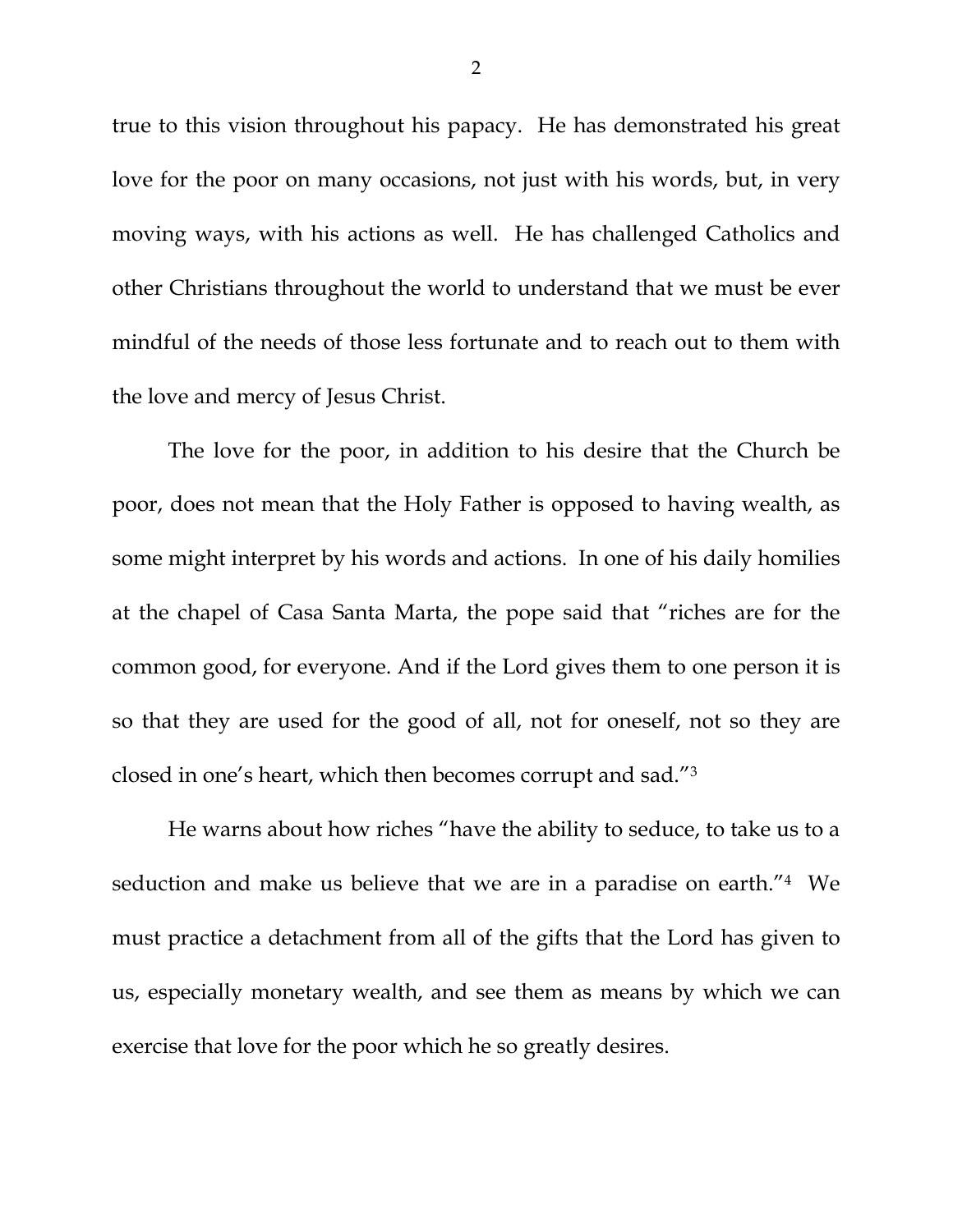This is what lies at the heart of the Gospel that we have just heard. When Jesus warns that "it will be hard for one who is rich to enter the Kingdom of heaven" (Matthew 19:23), He is speaking about how riches can enslave us to where they become an idol to the point that we close our eyes to others and to God, looking only to ourselves and what we want. The same could be said for any unhealthy attachment that we might have in our lives, but money is singled out because of its particularly seductive power when used inappropriately. Willful separation from God in this life can have lasting effects into eternity if we do not break free from those unhealthy attachments.

There is a connection between this passage and the one found in the twenty-fifth chapter of Matthew's Gospel, where Jesus speaks about how we will be judged based on how we have responded to the needs of others, telling us: "whatever you did for one of these least brothers of mine, you did for me" (Matthew 25:40). The connection here is that our generosity with the poor and those in need is to be rooted in the awareness of our solidarity with others in Christ. When we serve others, we are serving Christ in them, and we are to see them as brothers and sisters.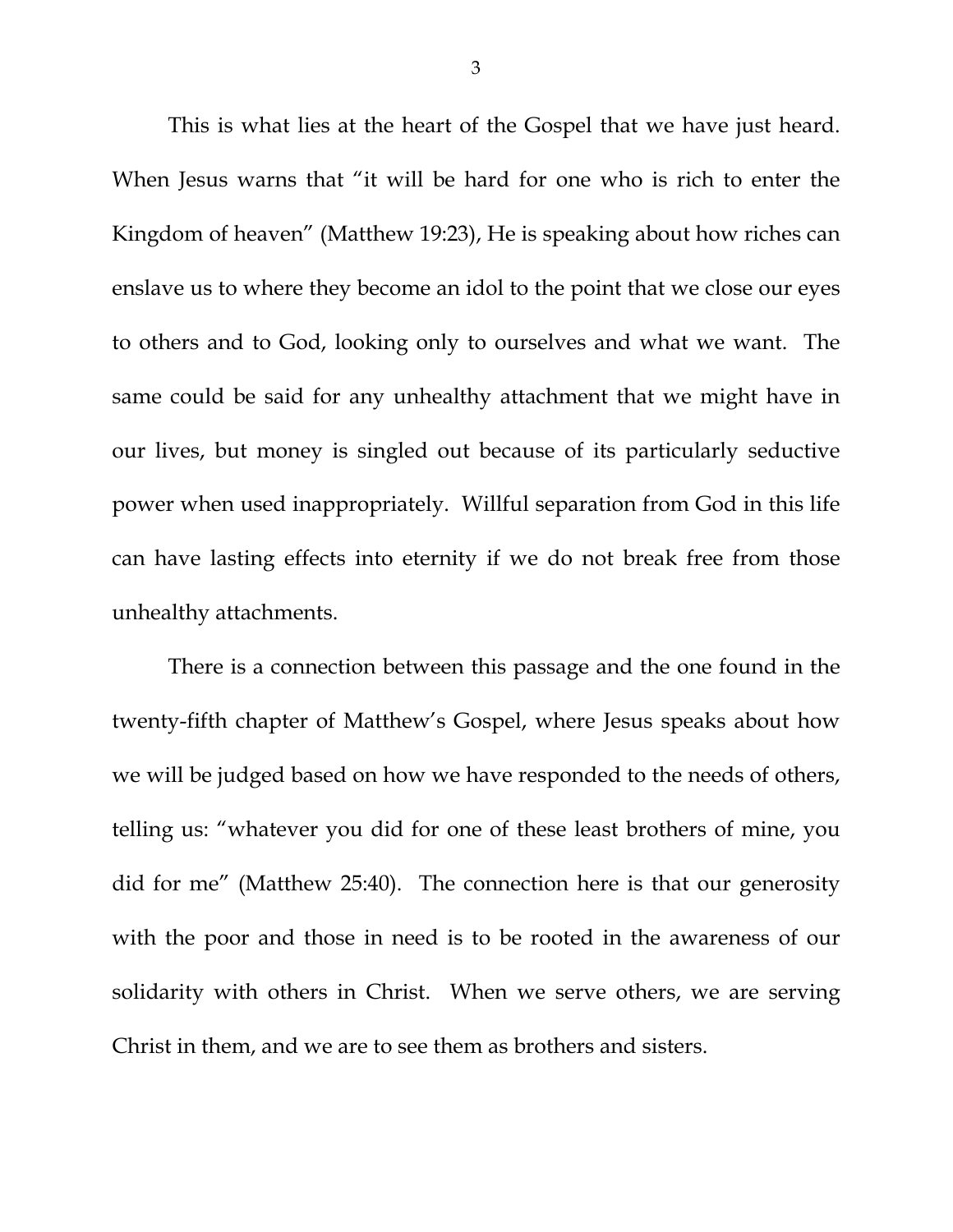In a particular way, members of this Order of the Holy Sepulchre of Jerusalem focus with great attention on our solidarity with those in the Holy Land and in the Middle East, seeing in them, especially fellow Christians, true brothers and sisters in Christ. Recent events have highlighted the urgent need that they have in the face of so many challenges.

In this year's Easter Message from the Grand Master of the Order, Cardinal Edwin O'Brien reflected on this point with these words:

From the empty Sepulchre, the Pope seems to suggest, flow the baptismal graces that join all Christians one to another, and requiring and enabling us to participate in the suffering and death of Jesus which is being continued these very days in the genocide of Christians of every denomination at the hands of extremists. How acutely do we who truly belong to that land feel the pain of those modern day saints? Do we share a real sense of baptismal solidarity with them and how do we express that?<sup>5</sup>

Certainly, we express that in the many forms of financial support which aid in the good work that is being done to support Christians in the Holy Land. But it is good for us to pause and reflect from time to time, not